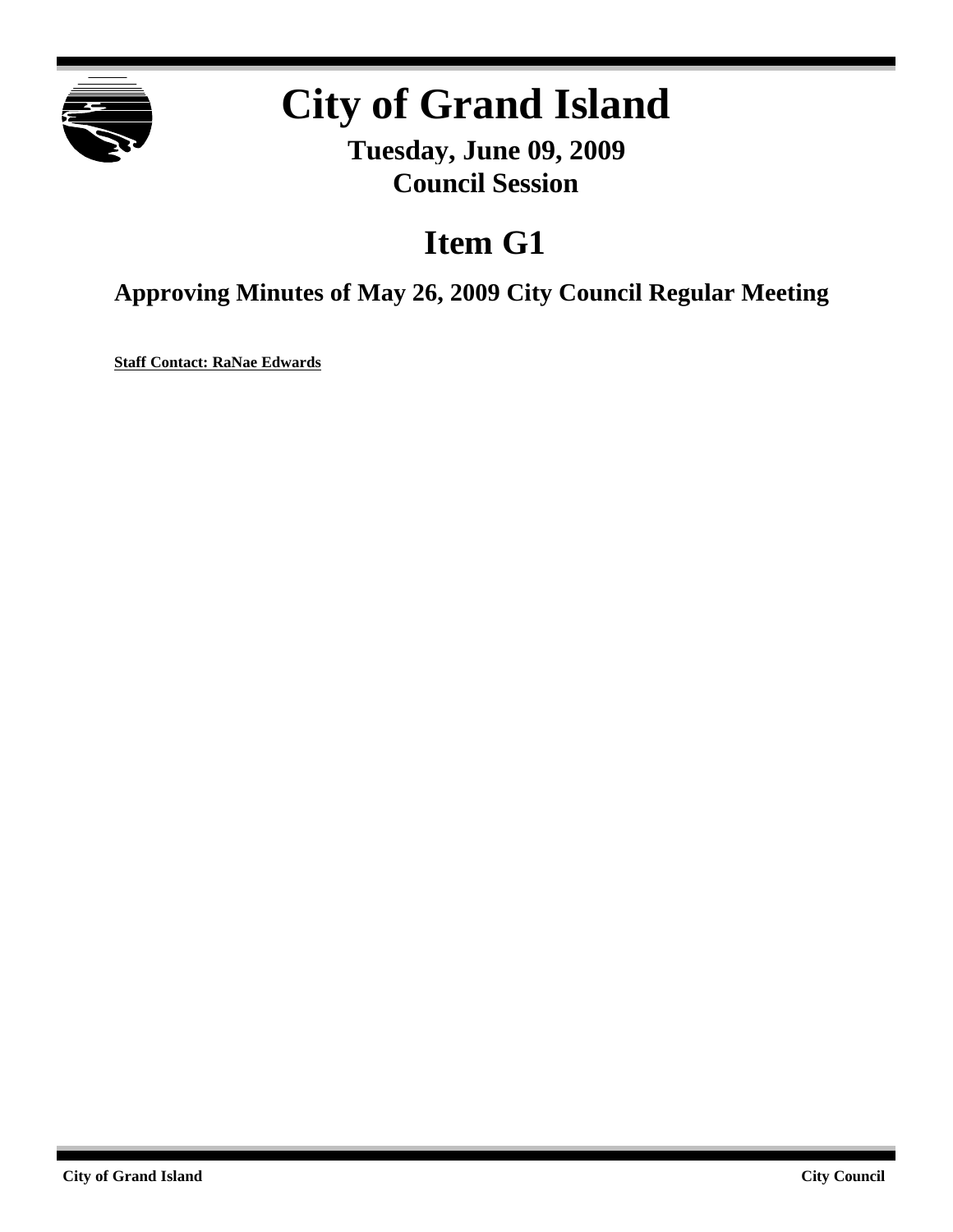#### CITY OF GRAND ISLAND, NEBRASKA

#### MINUTES OF CITY COUNCIL REGULAR MEETING May 26, 2009

Pursuant to due call and notice thereof, a Regular Meeting of the City Council of the City of Grand Island, Nebraska was conducted in the Council Chambers of City Hall, 100 East First Street, on May 26, 2009. Notice of the meeting was given in *The Grand Island Independent* on May 20, 2009.

Mayor Hornady called the meeting to order at 7:00 p.m. The following City Council members were present: Councilmember's Meyer, Niemann, Gilbert, Haase, Carney, Dugan, Ramsey, Nickerson, Zapata, and Gericke. The following City Officials were present: City Administrator Jeff Pederson, City Clerk RaNae Edwards, Finance Director David Springer, City Attorney Dale Shotkoski, and Public Works Director Steve Riehle.

#### INVOCATION was given by Mayor Hornady followed by the PLEDGE OF ALLEGIANCE.

MAYOR COMMUNICATION: Mayor Hornady introduced Community Youth Council members Audie Aguilar and Garratt Coble. Mayor Hornady mentioned the process of disestablishing BID #8 that was brought forward by Councilmember Carney.

#### PUBLIC HEARINGS:

Public Hearing on Acquisition of Utility Easement Located on the East Side of Broadwell Avenue from 8<sup>th</sup> Street South to the Alley, West of Jefferson School (Hall County School District No. 2). Gary Mader, Utilities Director reported that a utility easement was needed on the east side of Broadwell Avenue from  $8<sup>th</sup>$  Street south to the alley, west of Jefferson School in order to have access to install, upgrade, maintain, and repair power appurtenances, including lines and transformers. The easement would be used to relocate secondary underground electric lines to facilitate the clearing of Jefferson School property. Staff recommended approval. No public testimony was heard.

Public Hearing Concerning Change of Zoning for Land Located at 3059 St. Paul Road from M2 Heavy Manufacturing to LLR Large Lot Residential. Chad Nabity, Regional Planning Director reported that a request had been made to rezone approximately 5.84 acres of land south of Airport Road and east of St. Paul Road from M2 Heavy Manufacturing to LLR Large Lot Residential. The property had been used for residential purposes and the owners wanted to insure they could rebuild if the house was destroyed. Staff recommended approval. Craig Ackerly, 3059 St. Paul Road spoke in support. No further public testimony was heard.

Public Hearing Concerning Change of Zoning for Land Located at 1403 Adams Street from M2 Heavy Manufacturing to R3 Medium Density Residential. Chad Nabity, Regional Planning Director reported that a request had been made to rezone approximately 3.135 acres of land south of Fonner Park Road and east of Adams Street from M2 Heavy Manufacturing to R3 Medium Density Residential. The property is currently vacant. The applicant has an option to purchase this property contingent on rezoning to build apartments. Staff recommended approval. Gary Eilenstine, 2011 North Road spoke in support. No further public testimony was heard.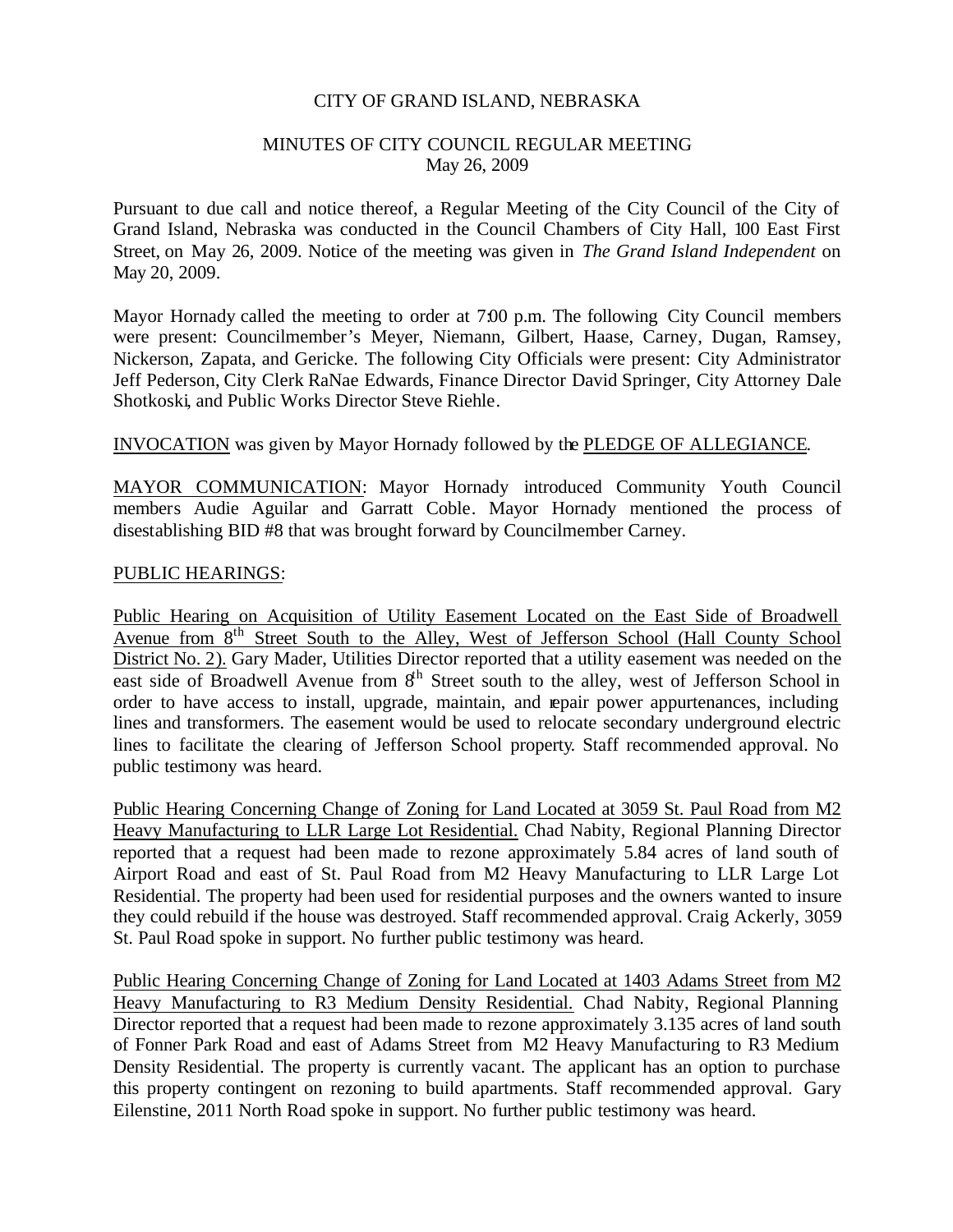Public Hearing Concerning Changes to the Grand Island City Code Section 36-173 Relative to Setback and Separation or Buffer Requirements for Towers. Chad Nabity, Regional Planning Director reported that changes proposed were requested by Patrick Buettner which would give the City flexibility in determining the appropriate setbacks for towers when the property is bounded by public property. Staff recommended approval. Patrick Buettner, 714 South Broadwell spoke in support. No further public testimony was heard.

Public Hearing on Acquisition by Lease-Purchase of Building to Serve as a Recreational Facility and State Fair Activities. Jeff Pederson, City Administrator reported this hearing provided for the purchase and leasing of a building and related improvements to serve as a recreational facility at Fonner Park. No public testimony was heard.

## ORDINANCES:

#9214 – Consideration of Annexation of Property Located South of Case New Holland and West of Highway 281 (Final Reading)

Chad Nabity, Regional Planning Director explained this was the final reading to annex property south of Case Holland and west of Highway 281.

Motion by Meyer, second by Carney to approve Ordinance #9214 on second reading. Upon roll call vote, all voted aye. Motion adopted.

#9215 – Consideration of Lease-Purchase Agreement, Ground Lease and Escrow Agreement for Building and Related Improvements to Serve as a Recreational Facility for State Fair Activities (Final Reading)

Dale Shotkoski, City Attorney explained this was the final reading to move the state fair relocation to Grand Island.

Jay Vavricek, 2729 Brentwood Boulevard commented on the lease-purchase agreement, interest, and naming rights of the facility. Discussion was held concerning the approval of payments within the lease-purchase agreement. Bruce Eberly representing Wells Fargo answered questions concerning payments.

Motion by Meyer, second by Zapata to approve Ordinance #9215 on final reading.

Motion by Dugan, second by Meyer to amend the original motion by striking Attachment B to remove the escrow agent fees and Section 7 Subsection B to strike City Administrator and Finance Director. Upon roll call vote, all voted aye. Motion adopted.

A lengthy discussion was held concerning naming rights of the facility. Don Dunn, 72 Ponderosa commented on fund raising and naming rights. Currently private donations had exceeded \$1 million. Hugh Miner, Jr., 3830 Meadoway Trail answered questions regarding naming rights for the Heartland Events Center.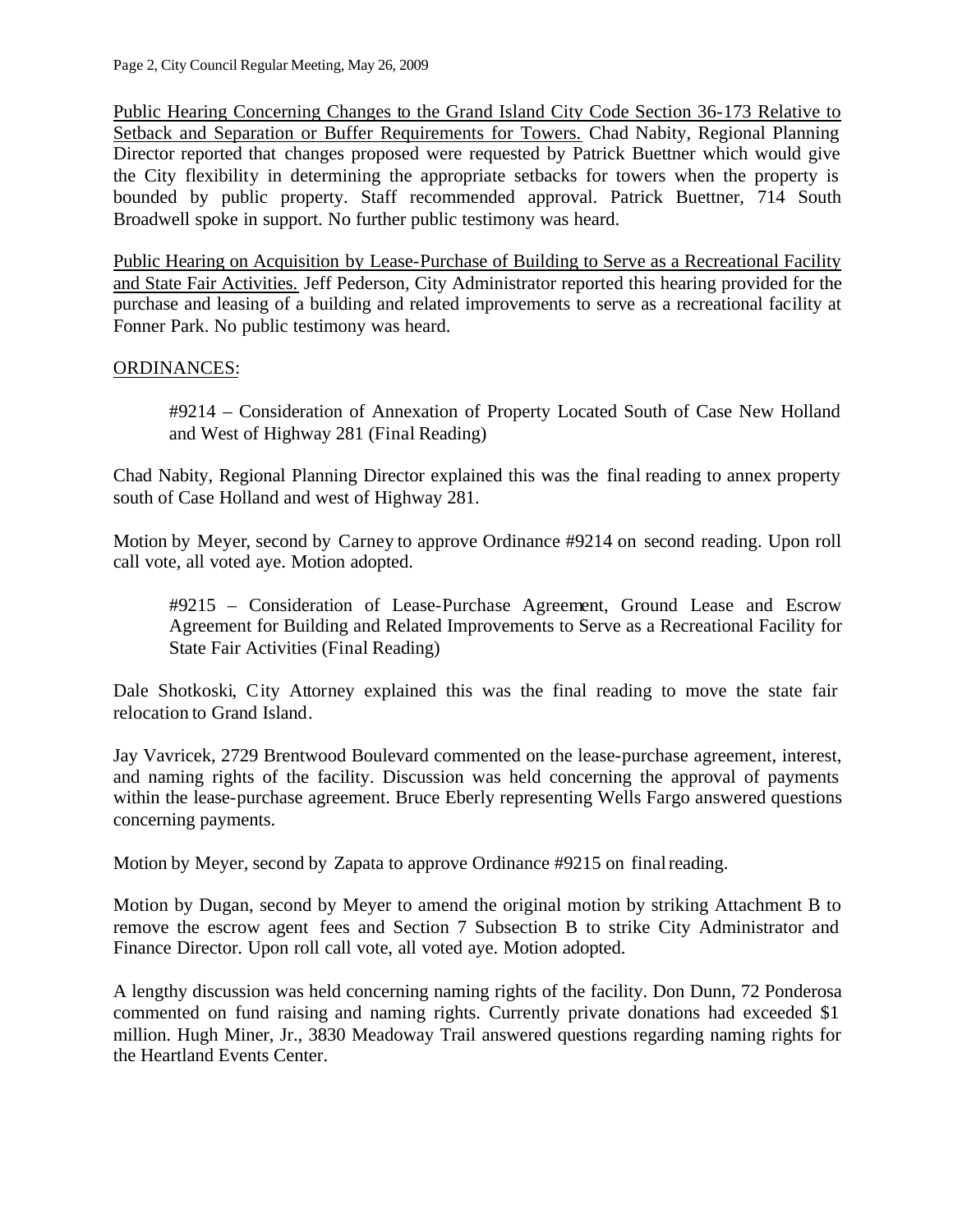Upon roll call vote of the main motion, Councilmember's Meyer, Niemann, Gilbert, Haase, Carney, Dugan, Ramsey, Zapata, and Gericke voted aye. Councilmember Nickerson voted no. Motion adopted.

#9216 – Consideration of Disestablishment of Business Improvement District No. 8 (Second reading)

Dale Shotkoski, City Attorney explained this was the second reading and was related to the Public Hearing held on May 12, 2009. Also mentioned was the process of disestablishing BID #8.

Bruce Eberly, 3219 Hiawatha Place commented on recent town hall meetings held. The following concerns of those opposed to BID #8 were mentioned:

- 1. Owner occupied property assessments move to zero
- 2. Budget items how money was spent
- 3. Membership on board nomination process

Mr. Eberly spoke against the disestablishment of BID #8.

Carl Mayhew, 507 Plum Road spoke against the disestablishment but wanted changes. Terry Taylor, 222 South Eddy Street supported the disestablishment of the district.

Motion by Carney, second by Meyer to approve Ordinance #9216 on second reading.

Motion by Nickerson, second by Meyer to amend Ordinance #9216 for final reading to July 14, 2009 and during that time the BID members would be solicited by the board for a "yes" or "no" vote to be turned in to the City Clerk by June 30, 2009 and based on those results the Council would take final action on July 14, 2009.

Discussion was held concerning giving more time for both sides to work out their differences. Mentioned was the work plan for BID #8 and residential benefits. Bruce Eberly stated to date most of the items on the list were being worked on.

Wes Nespor, Assistant City Attorney updated the Council on state statutes and the process of establishing and disestablishing BID's. Several Councilmember's stated this issue needed to move forward and bring the process to an end. Mr. Nespor answered questions regarding the roll of the Board of Equalization and process of addressing properties for assessment.

Upon roll call vote for the amendment, Councilmember's Carney and Nickerson voted aye. Councilmember's Meyer, Niemann, Gilbert, Haase, Dugan, Ramsey, Zapata, and Gericke voted no. Motion failed.

Upon roll call vote of the main motion, Councilmember's Niemann, Haase, Carney, Nickerson, and Gericke voted aye. Councilmember's Meyer, Gilbert, Dugan, Ramsey, and Zapata voted no. Mayor Hornady voted no to break the tie. Motion failed.

Councilmember Gilbert moved "that the statutory rules requiring ordinances to be read by title on three different days be suspended and that ordinance numbered: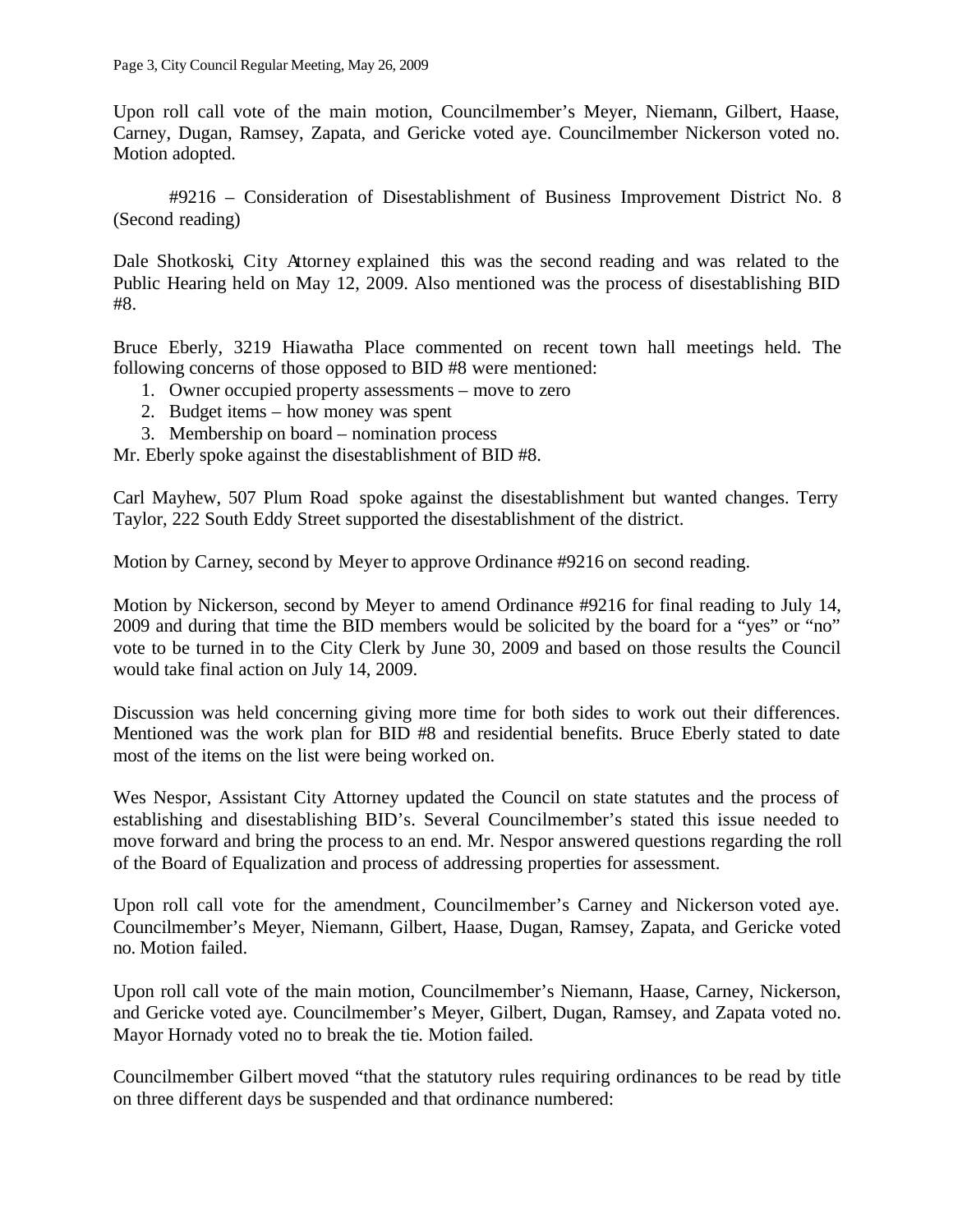#9219 – Consideration of Vacation of Easement in Vacated Jefferson Street; Adjacent to Lot One (1), block Eleven (11) Wallich's Addition (1314 West  $7<sup>th</sup>$  Street) #9220 – Consideration Concerning Change of Zoning for Land Located at 3059 St. Paul Road from M2 Heavy Manufacturing to LLR Large Lot Residential #9221 – Consideration Concerning Change of Zoning for Land Located at 1403 Adams Street from M2 Heavy Manufacturing to R3 Medium Density Residential #9222 – Consideration Concerning Changes to the Grand Island City Code Section 36- 173 Relative to Setback and Separation or Buffer Requirements for Towers

be considered for passage on the same day upon reading by number only and that the City Clerk be permitted to call out the number of this ordinance on first reading and then upon final passage and call for a roll call vote on each reading and then upon final passage." Councilmember Ramsey second the motion. Upon roll call vote, all voted aye. Motion adopted.

Steve Riehle, Public Works Director reported Ordinance #9219 was a request from the Grand Island Public Schools for vacation of a public utility easement due to pending construction of a new annex addition to Jefferson Elementary.

Ordinances #9220, #9221, and #9222 related to the aforementioned Public Hearings.

Motion by Meyer, second by Nickerson to approve Ordinances #9219, #9220, #9221, and #9222.

City Clerk: Ordinances #9219, #9220, #9221, and #9222 on first reading. All those in favor of the passage of these ordinances on first reading, answer roll call vote. Upon roll call vote, all voted aye. Motion adopted.

City Clerk: Ordinances #9219, #9220, #9221, and #9222 on final passage. All those in favor of the passage of these ordinances on final passage, answer roll call vote. Upon roll call vote, all voted aye. Motion adopted.

Mayor Hornady: By reason of the roll call votes on first reading and then upon final passage, Ordinances #9219, #9220, #9221, and #9222 are declared to be lawfully adopted upon publication as required by law.

CONSENT AGENDA: Consent Agenda Item G-9 was pulled for further discussion. Motion by Zapata, second by Nickerson to approve the Consent Agenda excluding Item G-9. Upon roll call vote, all voted aye. Motion adopted.

Approving Minutes of May 12, 2009 City Council Regular Meeting.

Approving Minutes of May 19, 2009 City Council Study Session.

#2009-118 – Approving Final Plat and Subdivision Agreement for South Place Subdivision. It was noted that Gary Eilenstine, owner had submitted the Final Plat and Subdivision Agreement for South Place Subdivision for the purpose of creating 4 lots east of Adams Street and north of Stolley Park Road comprising of approximately 3.135 acres.